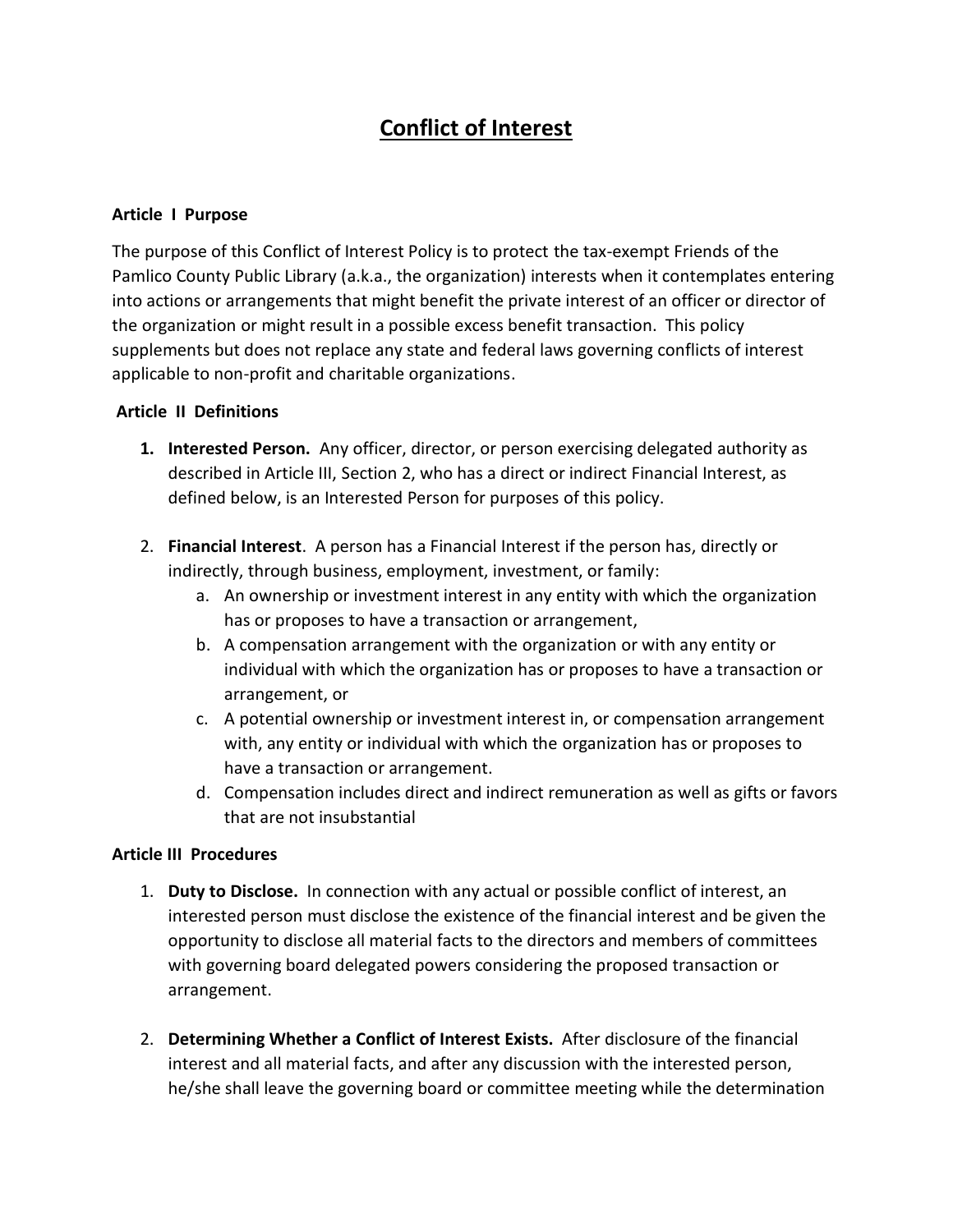of a conflict of interest is discussed and voted upon. The remaining board or committee members shall decide if a conflict of interest exists. If the Board deems it appropriate, the chairperson of the Board shall appoint a disinterested person or committee to investigate alternatives to a relevant proposed transaction or arrangement.

## 3. **Procedures for Addressing the Conflict of Interest.**

- a. After exercising due diligence and receiving the report of that person or committee, the Board shall determine whether the organization can obtain with reasonable efforts a more advantages transaction or arrangement with a person or entity that would not give rise to a conflict of interest
- b. If a more advantageous transaction or arrangement is not reasonably possible under circumstances that do not produce a conflict of interest, the Board shall determine by a majority vote of the interested Board members whether the transaction or arrangement is in the organization's best interest, for its own benefit, and whether it is fair and reasonable, which findings shall govern its decision whether to enter into the transaction or arrangement.
- 4. **Violations of the Conflict of Interest Policy.** If the Board has reasonable cause to believe an officer or board member has failed to disclose an actual or possible conflict of interest, it shall inform the person of the basis for such belief and afford her or him an opportunity to explain the alleged failure to disclose. If, after hearing the person's response and after making further investigation as warranted by the circumstances, the Board determines that the person has failed to disclose an actual or possible conflict of interest, it shall take appropriate disciplinary and corrective action.
- 5. **Committee and Persons Exercising Delegated Authority.** The procedures and requirements of this Policy applicable to the actions, meetings and members of the Board of Directors, and officers, also shall apply to any committee exercising delegated power of the Board of Directors, and any person exercising the delegated power of an officer, respectively.

## **Article IV Records of Proceedings**

The minutes of the governing board and all committees with board delegated powers shall contain:

1. The names of the persons who disclosed or otherwise were found to have a financial interest in connection with an actual or possible conflict of interest, the nature of the financial interest, actions taken to determine whether a conflict of interest was present, and the Board's decision as to whether a conflict of interest in fact existed.